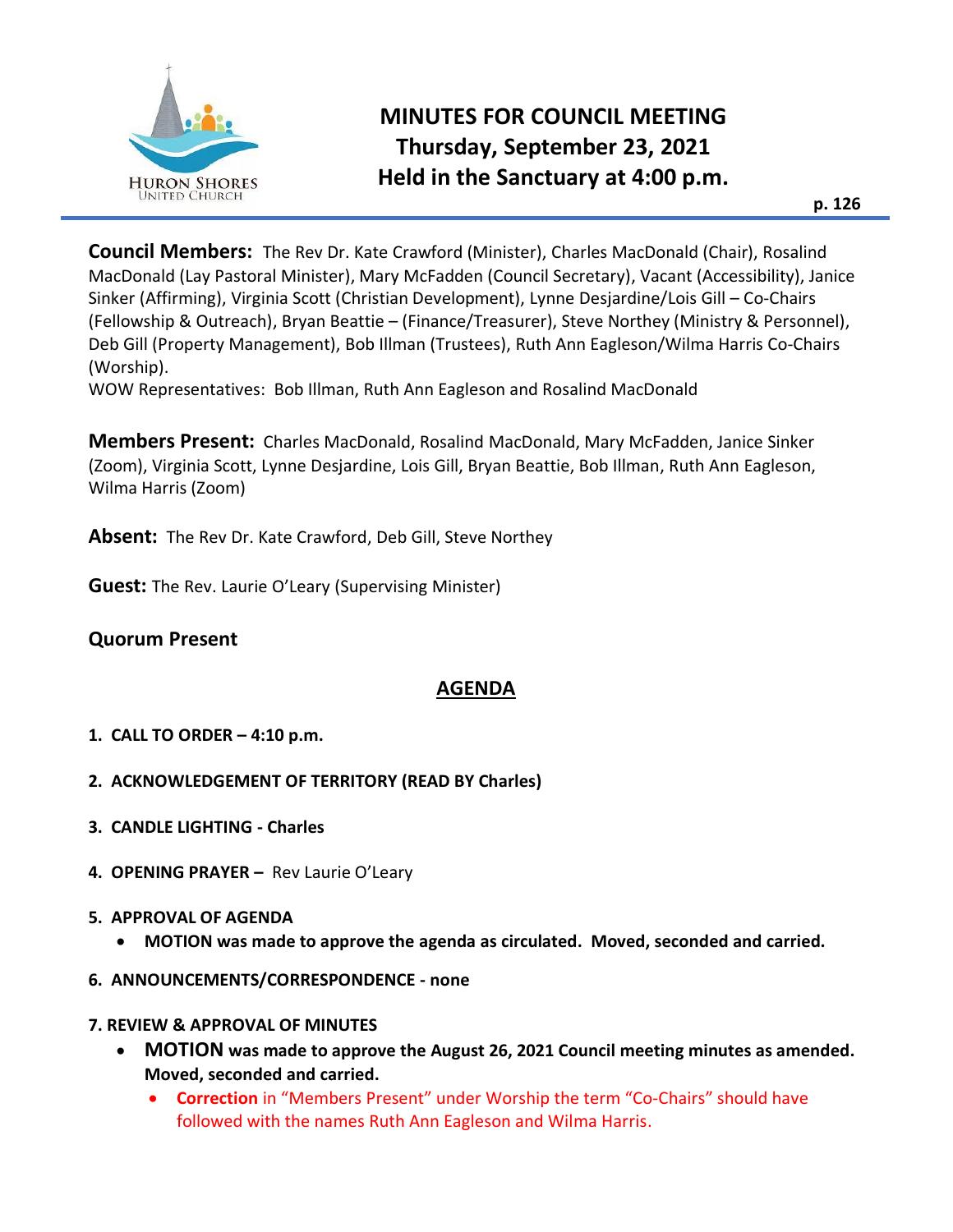#### **8. BUSINESS ARISING**

### • **Charles MacDonald:**

- Wrote an email to Peter Challen and John Scott to explain Council's position in regard to their letter requesting that Regional Council take action in an apology from the Catholic church to the Indigenous community. Has not received a response.
- Security cameras have been installed.
- WiFi installation is nearly complete.
- **Mary McFadden – Property:** The prayer tree is complete and could be installed in the CLR as soon as Friday, September 24.

## **9. COVID-19 Up-Date – Charles MacDonald:**

- Commented that more community groups are approaching the booking coordinator for various gatherings.
- The Vaccination Verification document has been distributed to the community with a positive response.
- With clear protocols for many establishments, churches seem to be not so regulated. Our church has taken care to establish protocols with the priority of community health.

## **10. TEAM REPORTS**

- **Finance – Bryan Beattie: Refer to Operating Summary – (attached).**
	- Emphasized that we are \$5,000 behind last year at this time. That is a 7% drop. Not overly concerned. Noticed a surge in September offerings.
	- Charles emphasized that team budgets are due.
	- The Anniversary letter will be mailed. The appeal will be for the funds to support operations.
		- **MOTION that Council approve that the Anniversary letter appeal will go toward the operating fund. Moved, seconded and carried.**
	- **ACM - Charles MacDonald**: Will be on Sunday, February 6 and will be integrated into the worship service. Permission has been given by Regional Council that the financial report can be presented at a later date.
- **Property Management – Deb Gill: In Deb's absence, Charles reported:**
	- **Correction** in Team Report to capitalize the Iron Barn.
	- **Kitchen**  Some reorganization will be done in the near future by a small group of volunteers.
	- **Organ –** is no longer working. Research has been done as to repair. This is not a viable option. A brief discussion followed in regard to other options. Council agreed to have the Property Management Team handle the disposal
	- **Plastic chairs/oblong wood tables** There are 90 plastic chairs. It is suggested that 50 are disposed of, leaving us with 40. It is suggested to dispose of all the oblong wood tables. Suggest to sell the chairs to help raise funds toward the purchase of lightweight folding six-foot tables. After sharing ideas on how to handle the disposal of these items the following motion was made.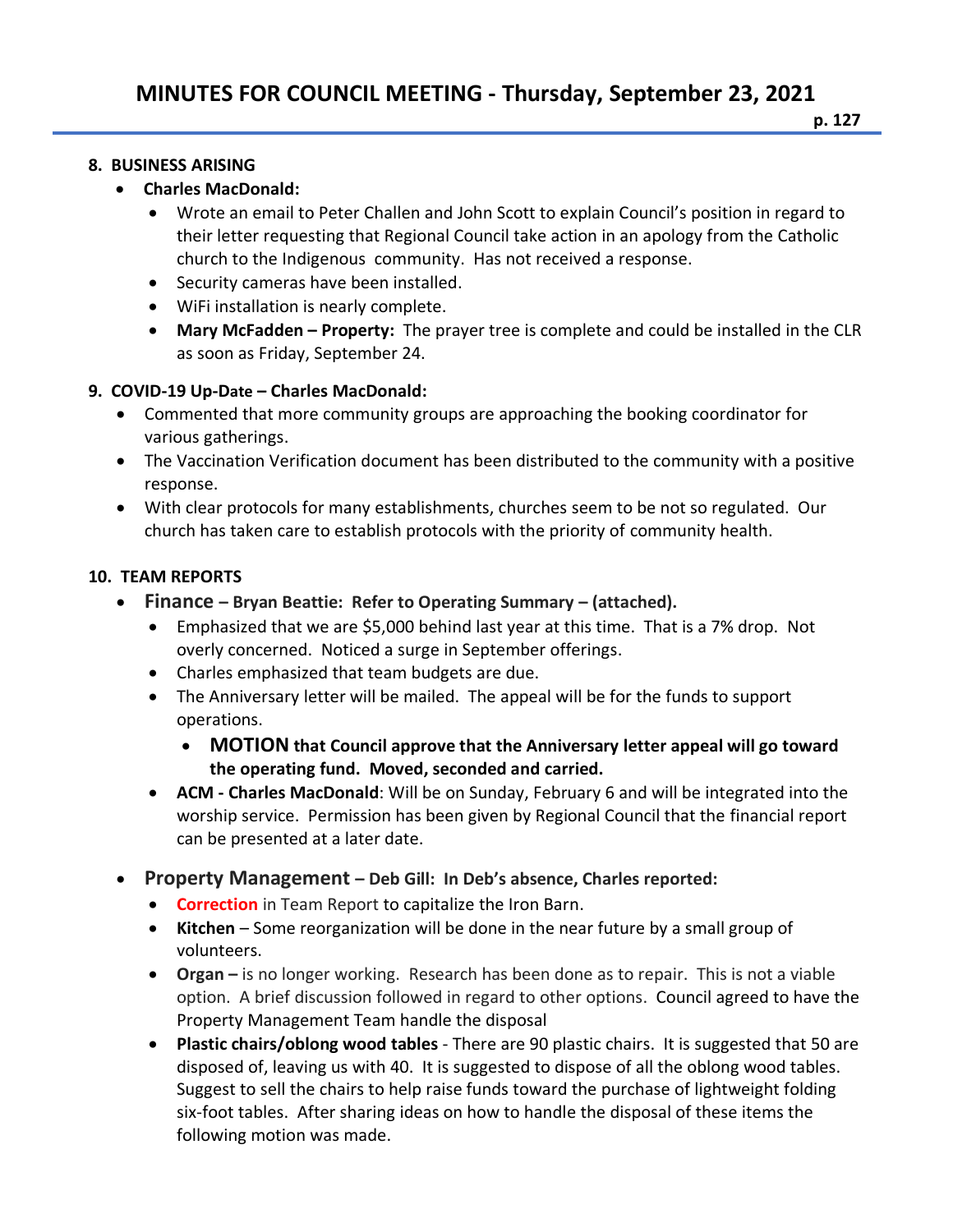- **Property Management – Deb Gill (cont'd):** 
	- **Plastic chairs/oblong wood tables (cont'd)**
		- **MOTION that The Property Management Team evaluate the need for the extra tables and chairs and report back to Council in October with a plan. Moved, seconded and carried.**
	- **Charles** also suggested to limit the capacity of the Fellowship Hall to 72 for a sit-down meal plus the crew for serving. As buffet style is no longer appropriate, a served meal has to be factored in the set-up planning.
- **Sabbatical Working Group – Charles MacDonald:**
	- **MOTION that Council disband and thanked the Sabbatical Working Group for their time and effort in managing the Sabbatical. Moved, seconded and carried.**
- **Ministry & Personnel: Steve Northey (absent):**
- **Lay Pastoral Minister – Rosalind MacDonald: No further report.**
- **Fellowship & Outreach – Lynne Desjardine/Lois Gill:**
	- **Parking Project – Lynne Desjardine:** Updated figure for parking funds \$4,884.84.
	- **Pumpkin wreath making – Lois Gill:** 10 are expected to attend this fun event.
	- **"Celebration of Remembrance" service – Lois Gill:** to be held on October 31. The service will be interactive. Members who have lost family members since pandemic declared in March can express their loss. Lois spoke on some of the ideas how this will unfold. Will have an announcement in Shorelines.
- **Worship– Ruth Ann Eagleson and Wilma Harris:** 
	- Much thought went into the decision not to hold a Thanksgiving Service. It is felt that those involved with the technical aspect of running Sunday services need a well-deserved rest.
	- The PowerPoint and Zoom issue experienced last on Sunday, September 19 has been resolved.
- **11. NEW BUSINESS**
	- **Charles** is suggesting that changes be made in Policies & Procedures and the Organizational Chart:
		- **Policies & Procedures:** Remove "counters" from Worship Team under Structure.
		- **Organizational Chart**:
			- Remove Sabbatical and insert Communications.
			- Construction Team: Is it needed any longer? As Deb Gill was absent this is tabled until the next meeting that Deb is present
	- **Janice - Letters of Hope:** Process is in the making to create a booklet of these letters.